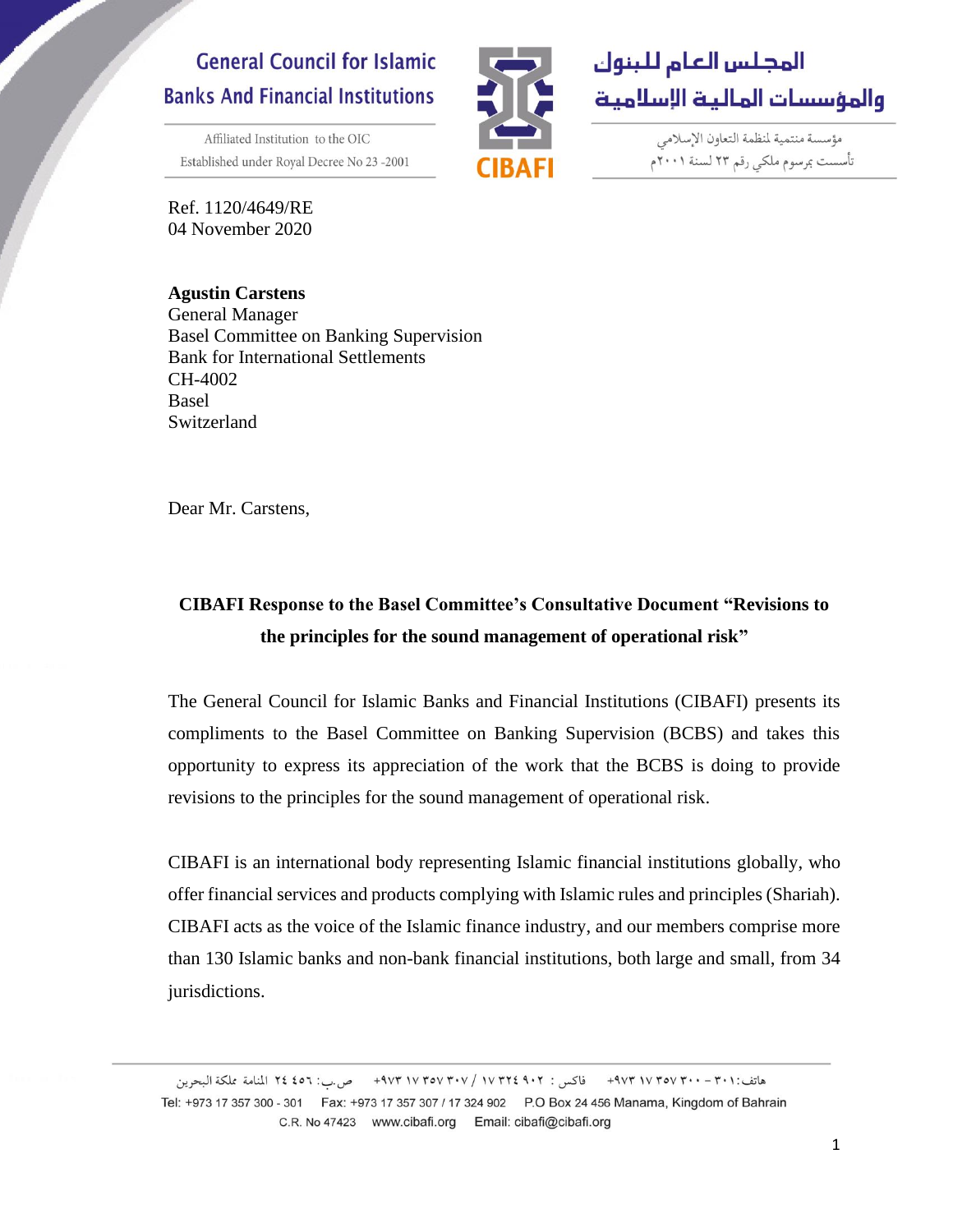We welcome this opportunity to offer our comments and recommendations on the BCBS's Consultative Document (CD) "Revisions to the principles for the sound management of operational risk".

In addition to the appropriate and comprehensive revisions to the principles contained in the CD, we would like to present the below comments for further enhancement and consideration. The comments contained in this letter represent the views of CIBAFI's Secretariat and feedback received from our members. Although our membership is diverse, they can be seen as reflecting largely the concerns of smaller banks, mainly in emerging markets.

Islamic banks have a particular aspect of operational risk, which is Shariah non-compliance risk. This has distinctive management arrangements, often involving a Shariah board within the bank's governance structure. We do not, however, suggest that these features should be discussed within the BCBS document; they are treated extensively in standards from both the Islamic Financial Services Board (IFSB) and the Accounting and Auditing Organisation for Islamic Financial Institutions (AAOIFI).

**First:** under the first Principle, which deals with the necessity to adopt a strong risk culture as well as the implementation of a code of conducts/ethics, the CD recommends that the code of ethics, after being reviewed and approved by the board, should be publicly available and that its implementation should be overseen by a senior ethics committee or another board-level committee. However, the CD gives no recommendation or guidance on the structure, role and responsibilities of the senior ethics committee. Some CIBAFI members consider that it would be helpful to give some recommendations in this regard, including to what extent it would be appropriate to combine the functions of the ethics committee with those of other standard committees such as a risk management committee.

هاتف:٢٠١ - ٢٠٠ ٧٣٧٧ ٩٧٣ - فاكس : ٢٠٢ 4٠٢ / ٧٣٧٧ / ٩٧٣ ١٧ ٩٧٣ - ص.ب: ٢٤ ٤٥ المنامة مملكة البحرين Tel: +973 17 357 300 - 301 Fax: +973 17 357 307 / 17 324 902 P.O Box 24 456 Manama, Kingdom of Bahrain C.R. No 47423 www.cibafi.org Email: cibafi@cibafi.org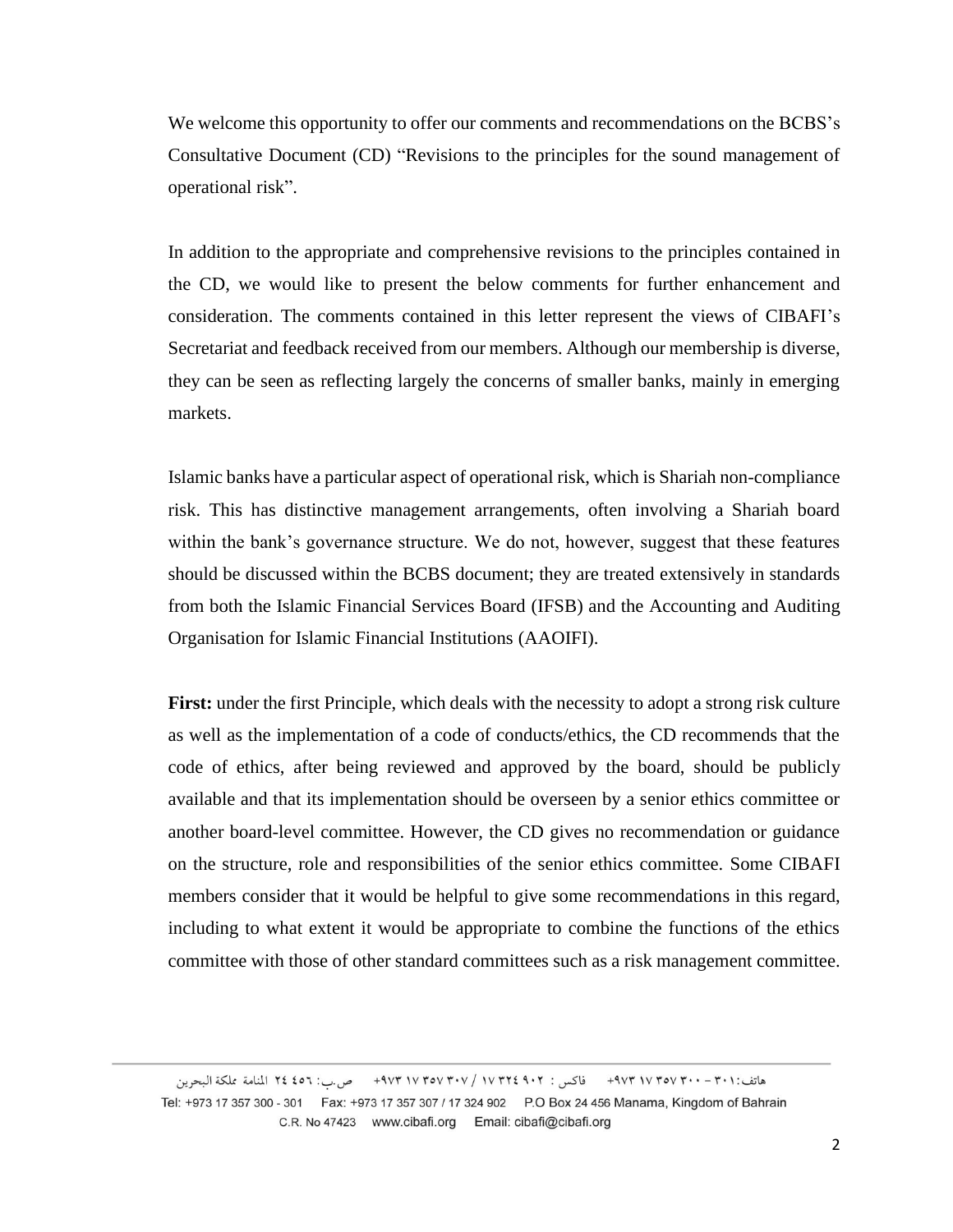**Second:** the CD under the first Principle highlights the importance of conducting training programmes regarding the risk culture for the staff. CIBAFI members welcome this and consider that it also needs to extend upwards. They believe that the board of directors and senior management, as an integral part of the organizational structure, must be informed and updated regarding new trends, threats and processes related to operational risk management in order to be able to construct an updated risk culture that adapts to the changes.

**Third:** Principle 4 of the CD provides recommendations regarding a risk appetite and tolerance statement, including its establishment, review and communication. While the Operational Risk Management Framework (ORMF) discussed in Principle 2 is broader in its scope than this statement, Principle 2 does appear to indicate (notably in Paragraph  $22(d)$ ) some points which should be covered in the risk appetite and tolerance statement but which are not mentioned or addressed in Principle 4. Thus, CIBAFI members recommend expanding the text in Principle 4 to ensure that it covers all the points on the content of the risk appetite and tolerance statement that have been made in Principle 2.

Fourth: under the same Principle 4, although the CD refers to the need for the BOD to monitor senior management adherence to the risk appetite and tolerance statement, it does not provide any details or examples of best practices in this respect. These are, however, discussed in the BCBS principles on corporate governance, notably Principle 1, and a cross-reference to these may be helpful.

**Fifth:** again under Principle 4, there is a reference to periodic review of the risk appetite and tolerance statement, but a review may also be triggered by major emergent risks (of which the current pandemic may be an example). Broadly similar comment may also be applicable to the ORMF discussed in Principle 2.